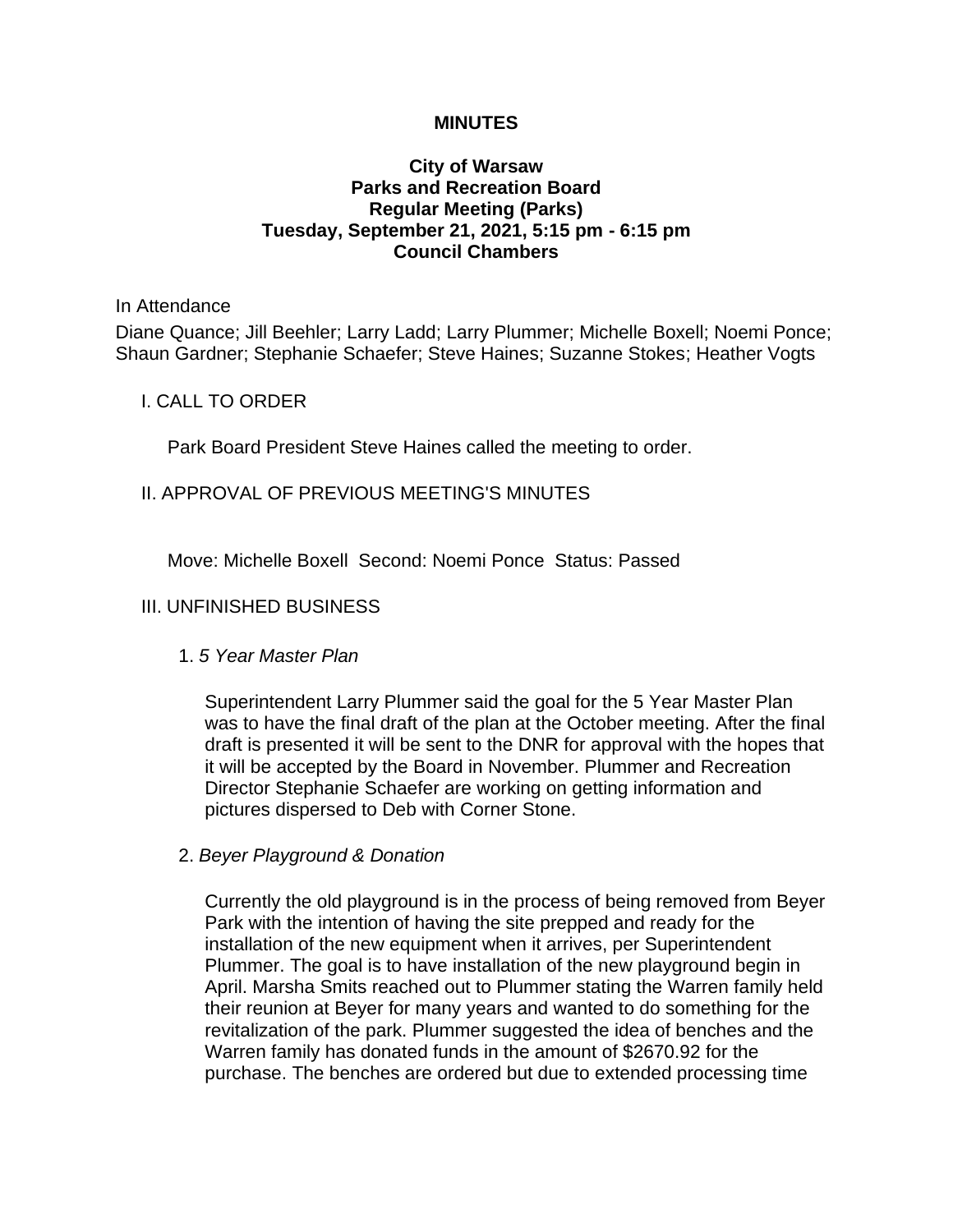they will be shipped in November. Installation of the benches will coincide with the new equipment in April.

### 3. *Kayak Kiosks Update*

Adam with Rent Fun has informed Plummer that the products have shipped and are scheduled to arrive in port soon. He is estimating a mid-October arrival after inspections and customs are cleared. Rent Fun will come to put the kiosks in themselves, Plummer said. Rental time is too short this fall so kayaks and supplies will be stored until April when the program will launch.

# 4. *DNR Grant Update*

Superintendent Plummer advised the board the the DNR grant for the relocation of Mantis Skate Park was denied. Many applied for the DNR grant but the relocation did not meet enough of the criteria laid out for the scope of the project. We will be looking at applying for local grants next year to do the new park in phases. For now pieces at Mantis are going to be rearranged to avoid low areas and water spots. Water issues have prevented the park being open for hours at a time. The surfaces at the park are not bad but the frames of the ramps are. We will be separating the ramps to try to repair and refurbish them in-house. Plummer thanked the K21 Foundation for allowing us to apply for the DNR grant and matching funds, as well as Wildman and Andrew Scholl who donated toward the cause.

# IV. NEW BUSINESS

# 1. *Recreation Report*

Recreation Director Stephanie Schaefer informed the Board that the summer concert series is wrapping up. She received many compliments on Kennedy's Kitchen, the previous band, and hopes the last concert featuring Smooth Edge 2 goes well this Friday. Fall Family Fun is scheduled on October 8 and will be held outdoors. There were some cancellations due to COVID for vendors and she has since filled those spots. Imagination Station will resume this fall with take-home kits being available in October, November, and December. Schaefer and Recreation Assistant Heather Vogts are working on putting together ceramic painting kits for families to purchase and complete at home. The Recreation Department is working to keep things always moving forward in spite of outside circumstances.

# 2. *Maintenance Report*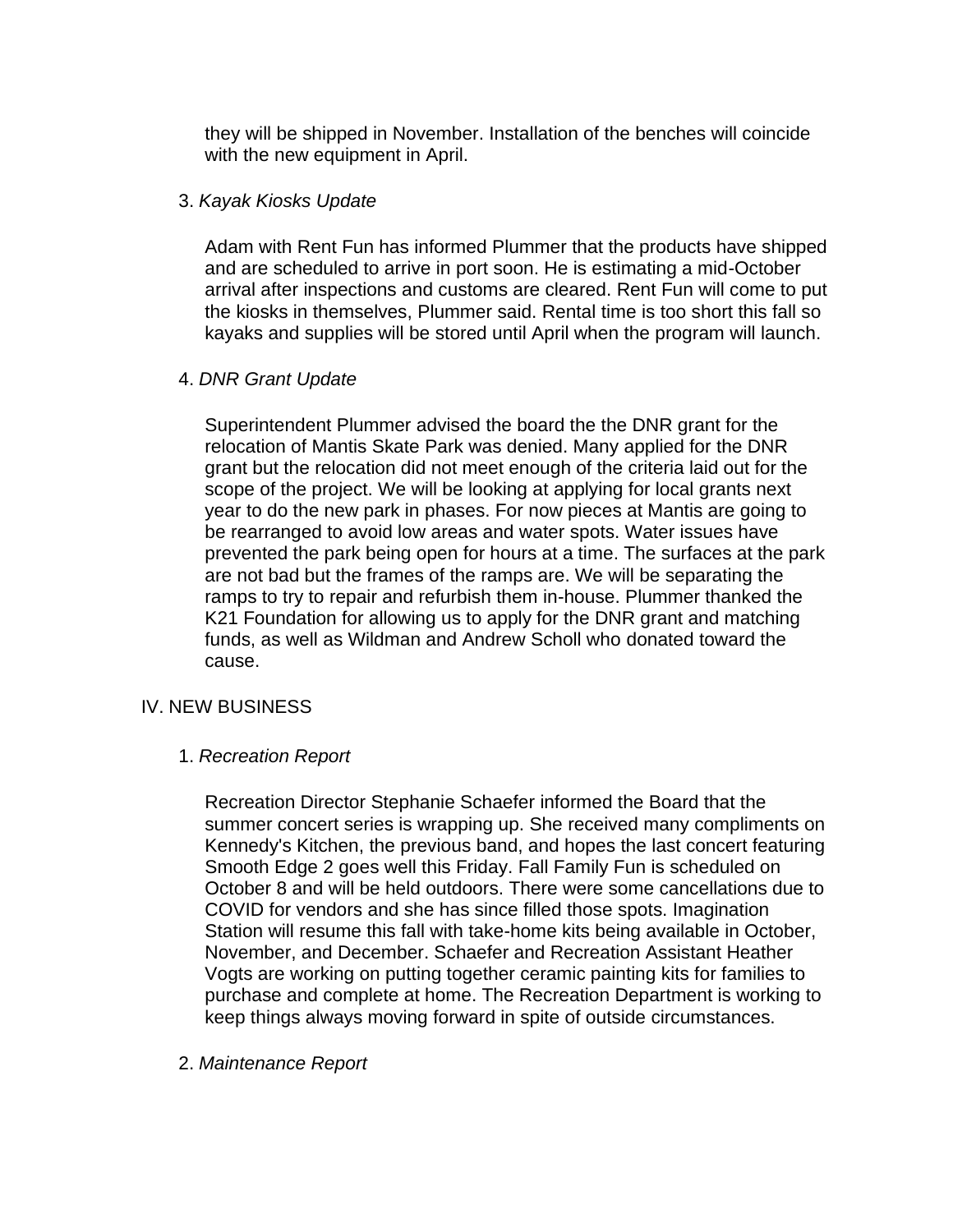Maintenance Director Shaun Gardner advised the board that the Beyer structure is removed for site preparation to begin. His team has been cleaning out the flower beds around the city with some of the parks and most of downtown being completed. Buoys and ropes are out of both swimming areas at this time. Beyer Farm Trail has been blown but more trimming of vegetation will be coming. October 1 marks the start of winterization for our outdoor facilities regardless of any nice weather that might occur. Board member Larry Ladd inquired as to if the same group of lifeguards would be coming back next year and Plummer replied that the offer has been extended to them, but that he also hopes to bring in that group plus more. Summer 2021 staff was young and Plummer said he hopes that they will continue to keep coming back.

# V. OTHER MATTERS TO COME BEFORE THE BOARD

Superintendent Plummer stated he had applied for a K21 Foundation grant to refurbish existing courts at Bixler Park to accommodate for 4 pickle ball courts and 2 tennis courts. The grant was awarded for a sum of \$53,000 for this process. An additional \$29,540 of Parks funds will be put into it giving the project a total of \$82,540 for completion. He will be taking the grant before the Board of Works on October 1 in for acceptance. Phend & Brown might be able to do asphalt work yet this year on the courts but if not, it will all be done in the spring of next year. The Bixler courts will be lit and the east fence will be replaced. Currently there is a glass grid placed with the asphalt overtop to prevent cracking and the courts have held up well. Plummer stated the goal is to provide new opportunities throughout the whole park system and to have multiple places for the community to use without having to go to a single certain location.

Kayla Metzger, widow of Mike Metzger, appeared before the Board to extend her appreciation for the sign placed for her late husband. Representing Warsaw's pickle ball players, she requested that the basketball courts at Kelly Park be striped to accommodate their group to play there as well if the current courts were full. She has her own striper and would provide the stripes at no charge if allowed. She also reiterated a previous request to put sidewalks down on the west side toward the shelter to tie it to the other sidewalks. Metzger informed the Board she has an anonymous donor willing to pay for the concrete and the labor for the project. Plummer deferred to the Board for any decision to be made on either request. Board President Steve Haines asked about the resolution to previous talks of striping the basketball court, stating it may cause possible problems and confusion with those wanting to use the basketball courts for their intended purpose. No further comment on sidewalk proposal.

Metzger asked about the expected completion of the Bixler Park pickle ball courts project with Plummer speaking again to the timeline as previously stated.